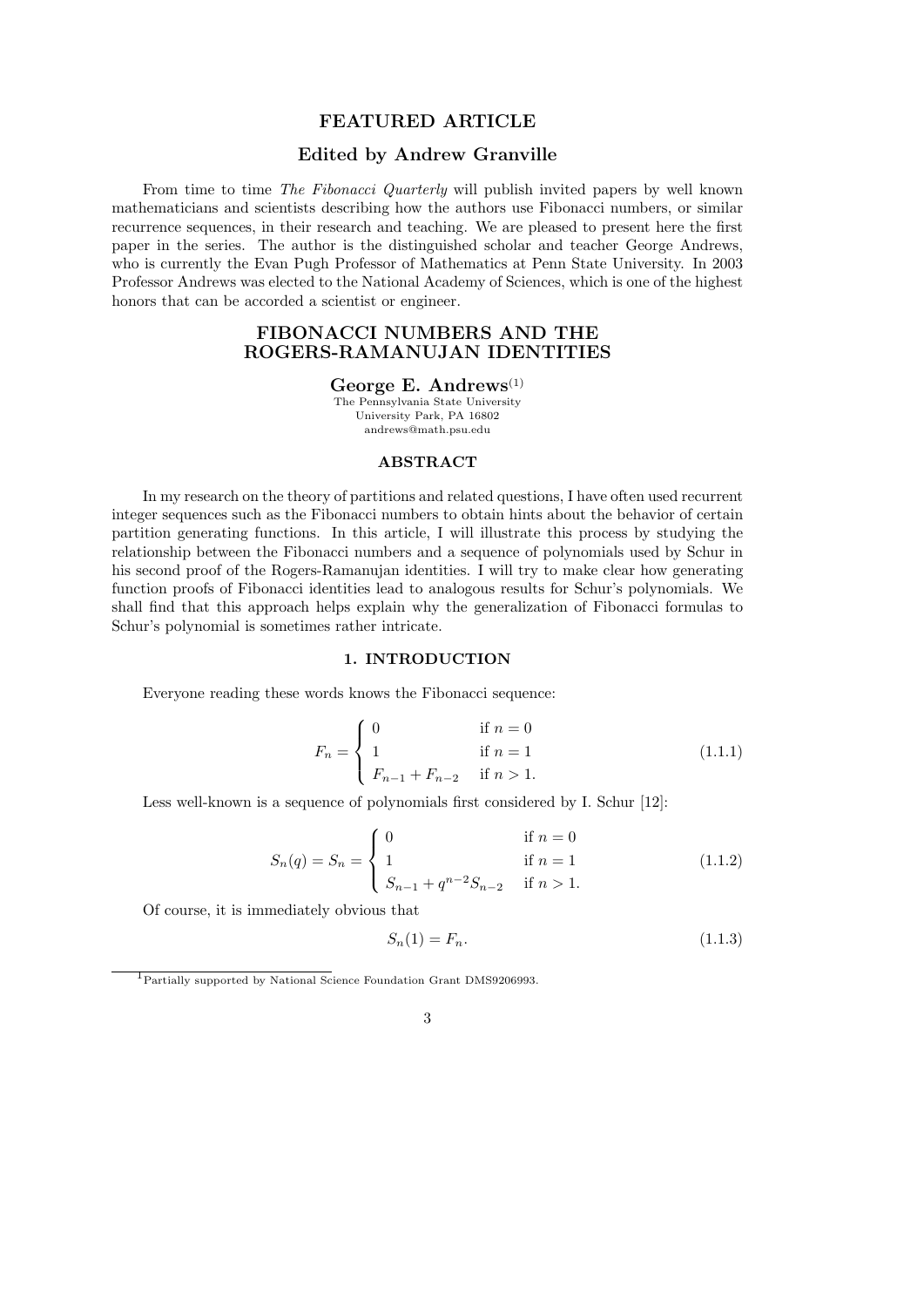It is, however, less than obvious that

$$
S_{n+1}(q) = \sum_{0 \le 2j \le n} q^{j^2} \begin{bmatrix} n-j \\ j \end{bmatrix}
$$

$$
= \sum_{j=-\infty}^{\infty} (-1)^j q^{j(5j+1)/2} \begin{bmatrix} n \\ \lfloor \frac{n-5j}{2} \rfloor \end{bmatrix}
$$
(1.1.4)

where

$$
\begin{bmatrix} A \\ B \end{bmatrix} = \begin{cases} 0 & \text{if } B < 0 \text{ or } B > A \\ \frac{(1-q^A)(1-q^A-1)\cdots(1-q^{A-B+1})}{(1-q^B)(1-q^{B-1})\cdots(1-q)} & \text{otherwise} \end{cases}
$$
(1.1.5)

and  $|x|$  denotes the greatest integer not exceeding x. Consult [2] for a full proof of (1.4).

The rational functions of  $q$  given in  $(1.5)$  are in fact polynomials. They are sometimes called Gaussian polynomials and sometimes  $q$ -binomial coefficients.

If we allow  $n \to \infty$  in formula (1.4) then it is easily shown that what results is

$$
1 + \sum_{j=1}^{\infty} \frac{q^{j^2}}{(1-q)(1-q^2)\cdots(1-q^j)} = \frac{\sum_{j=-\infty}^{\infty} (-1)^j q^{j(5j+1)/2}}{\prod_{n=1}^{\infty} (1-q^n)} = \prod_{n=0}^{\infty} \frac{1}{(1-q^{5n+1})(1-q^{5n+4})}, \text{ (by [4: p. 113])}
$$
\n(1.1.6)

the first of the celebrated Rogers-Ramanujan identities.

Schur also considered a sequence slightly different from  $(1.2)$ :

$$
\mathcal{T}_n(q) = \mathcal{T}_n = \begin{cases}\n0 & \text{if } n = 0 \\
1 & \text{if } n = 1 \\
\mathcal{T}_{n-1} + q^{n-1}\mathcal{T}_{n-2} & \text{if } n > 1.\n\end{cases}
$$
\n(1.1.7)

As before in (1.3), now

$$
\mathcal{T}_n(1) = F_n. \tag{1.1.8}
$$

In analogy with (1.5)

$$
\mathcal{T}_{n+1}(q) = \sum_{0 \le 2j \le n} q^{j^2+j} \begin{bmatrix} n-j \\ j \end{bmatrix}
$$
  
= 
$$
\sum_{j=-\infty}^{\infty} (-1)^j q^{j(5j-3)/2} \begin{bmatrix} n+j \\ \lfloor \frac{n+1-5j}{2} \rfloor + 1 \end{bmatrix}.
$$
 (1.1.9)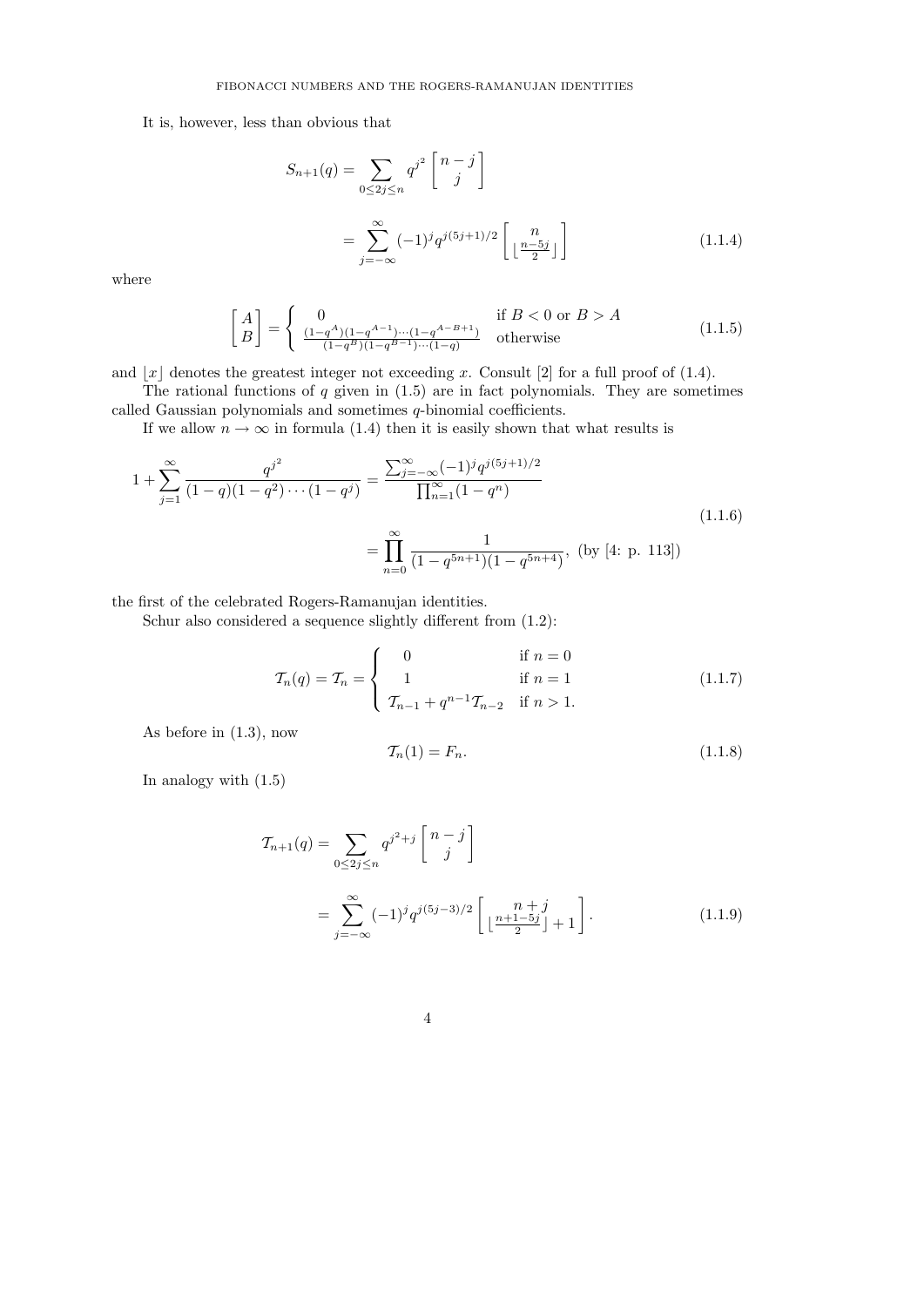Allowing  $n \to \infty$  in (1.9), we obtain the second Rogers-Ramanujan identity

$$
1 + \sum_{j=1}^{\infty} \frac{q^{j^2+j}}{(1-q)(1-q^2)\cdots(1-q^j)} = \frac{\sum_{j=-\infty}^{\infty} (-1)^j q^{j(5j-3)/2}}{\prod_{n=1}^{\infty} (1-q^n)} = \prod_{n=0}^{\infty} \frac{1}{(1-q^{5n+2})(1-q^{5n+3})},
$$
 (by [4: p. 113]). (1.1.10)

Now it is already obvious in light of (1.3) and (1.8) that Schur's polynomial sequences are polynomial- or q-analogs of the Fibonacci numbers. Indeed, we see immediately from (1.4) and (1.9) that

$$
F_{n+1} = \sum_{0 \le 2j \le n} {n-j \choose j}
$$
  
= 
$$
\sum_{j=-\infty}^{\infty} (-1)^j {n \choose \lfloor \frac{n-5j}{2} \rfloor + 1}
$$
  
= 
$$
\sum_{j=-\infty}^{\infty} (-1)^j {n+1 \choose \lfloor \frac{n+1-5j}{2} \rfloor + 1}.
$$
 (1.1.11)

The first line of (1.11) is quite familiar [14; p. 155]; however the next two lines are much less well known. In fact, they form the basis of the extensive study of generalized Fibonacci numbers in [1] (cf. [10], [13]).

Equation (1.11) suggests that interesting information about  $F_n$  may be obtained from studying  $S_n$  and  $T_n$ . Our object here is the reverse. Can we systematize a study of the generating function for  $F_n$  so that we can deduce formulas for  $S_n$  and  $\mathcal{T}_n$  from generating function proofs of identities for  $F_n$ ?

### 2. GENERATING FUNCTION PROOFS FOR FIBONACCI IDENTITIES

As is well-known, [14; p. 221]

$$
\sum_{n=0}^{\infty} F_n x^n = \frac{x}{1 - x - x^2}.
$$
\n(2.2.1)

Perhaps less widely appreciated is the fact that the vast majority of Fibonacci number identities are easily verified using (2.1). To make this point briefly, we have chosen a few results that are usually proved by other means (cf. [12; Sec 10.14], [14; Chs. 5, 8 and 12]). However, we should note that the generating function method is effectively explored by Koshy ([14; Chs. 18 and 19]).

$$
F_0 + F_1 + \dots + F_n = F_{n+2} - 1 \quad [14; \text{ Ch. pp. 228-229}]; \tag{2.2.2}
$$

$$
\overline{5}
$$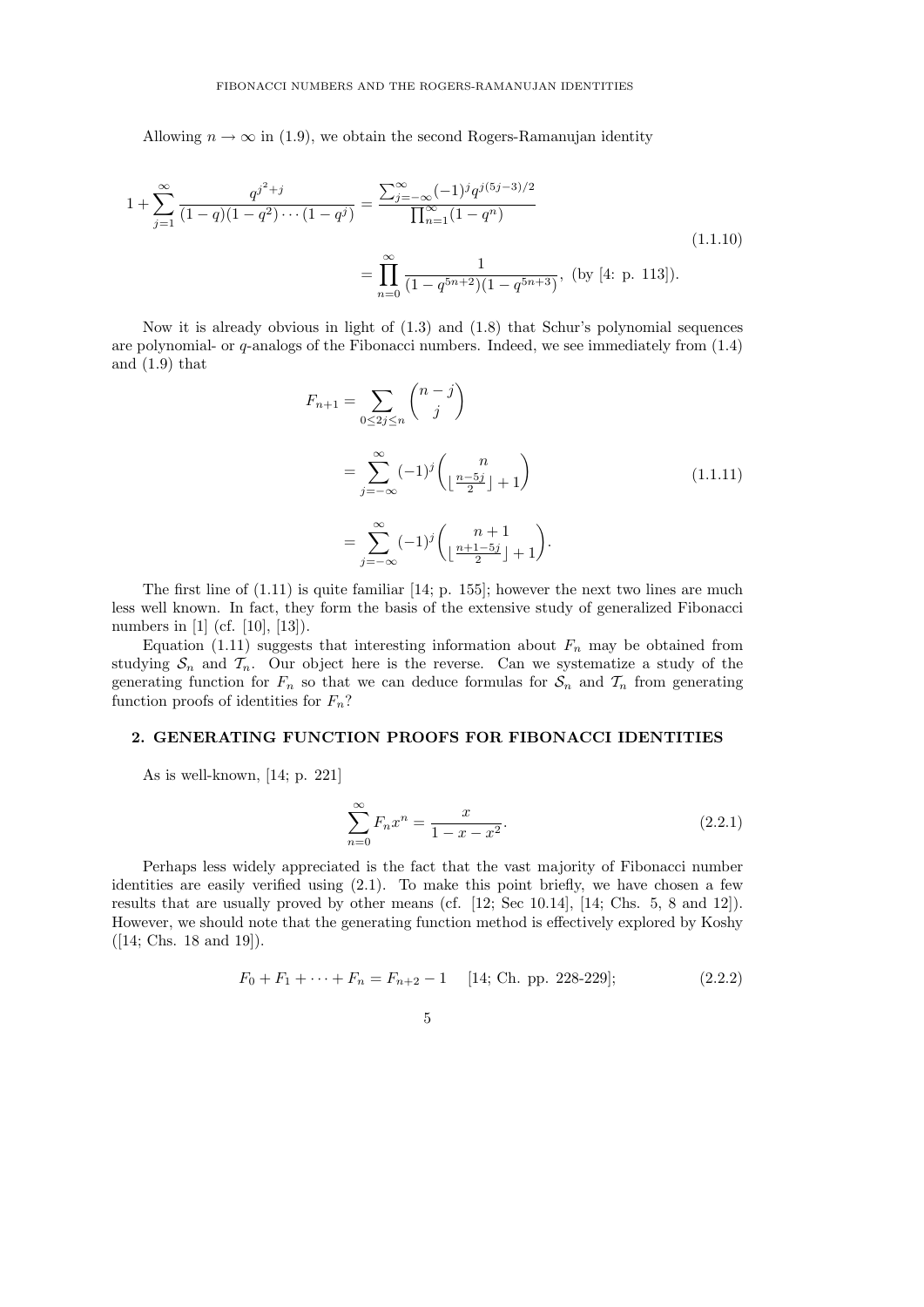$$
F_{n+m} = F_{m-1}F_n + F_m F_{n+1} \quad [14; \text{ p. 88, #6; p. 363, eq. (32.3)];} \tag{2.2.3}
$$

$$
F_n = 2^{1-n} \sum_{0 \le 2j+1 \le n} \binom{n}{2j+1} 5^j \qquad [12; \text{ eq. (10.14.11), p. 150].} \tag{2.2.4}
$$

Proving these results via generating functions will not be as illuminating as some other proofs nor as elegant. However, the ideas arising from an awareness of the power of this method will serve us well in Section 5.

To treat each identity we consider the generating functions for the sequences defined by each side. If these generating functions are identical the identities are proved.

Proof of (2.2) following [14; pp. 228-229]:

$$
\sum_{n=0}^{\infty} (F_0 + F_1 + \dots + F_n)x^n = \frac{1}{1-x} \sum_{n=0}^{\infty} F_n x^n
$$
  
= 
$$
\frac{x}{(1-x)(1-x-x^2)}
$$
  
= 
$$
\frac{1+x}{1-x-x^2} - \frac{1}{1-x}
$$
  
= 
$$
x^{-2} \left(\frac{x}{1-x-x^2} - x\right) - \frac{1}{1-x}
$$
  
= 
$$
x^{-2} \sum_{n=2}^{\infty} F_n x^n - \frac{1}{1-x}
$$
  
= 
$$
\sum_{n=0}^{\infty} (F_{n+2} - 1)x^n,
$$
 (2.2.5)

and  $(2.2)$  is proved by comparing the coefficients of  $x^n$  in the extremes of  $(2.5)$ .

Proof of  $(2.3)$ . Here we follow the treatment due to R.T. Hansen [11] (cf. [12; p. 231]).  $\infty$ 

We fix m, then  
\n
$$
(1 - x - x^2) \sum_{n=0}^{\infty} F_{n+m} x^n = F_m + F_{m+1} x + \sum_{n=2}^{\infty} F_{n+m} x^n
$$
\n
$$
-F_m x - \sum_{n=1}^{\infty} F_{n+m} x^{n+1} - \sum_{n=0}^{\infty} F_{n+m} x^{n+2}
$$
\n
$$
+ F_m + x F_{m-1} + \sum_{n=0}^{\infty} (F_{n+m+2} - F_{n+m+1} - F_{n+m}) x^{n+2}
$$
\n
$$
- F_{n+m} F_m \qquad \text{(where n has been replaced by } n+2)
$$

 $F_m + xF_{m-1}$ . (where *n* has been replaced by  $n+2$ in the first sum and  $n + 1$  in the second)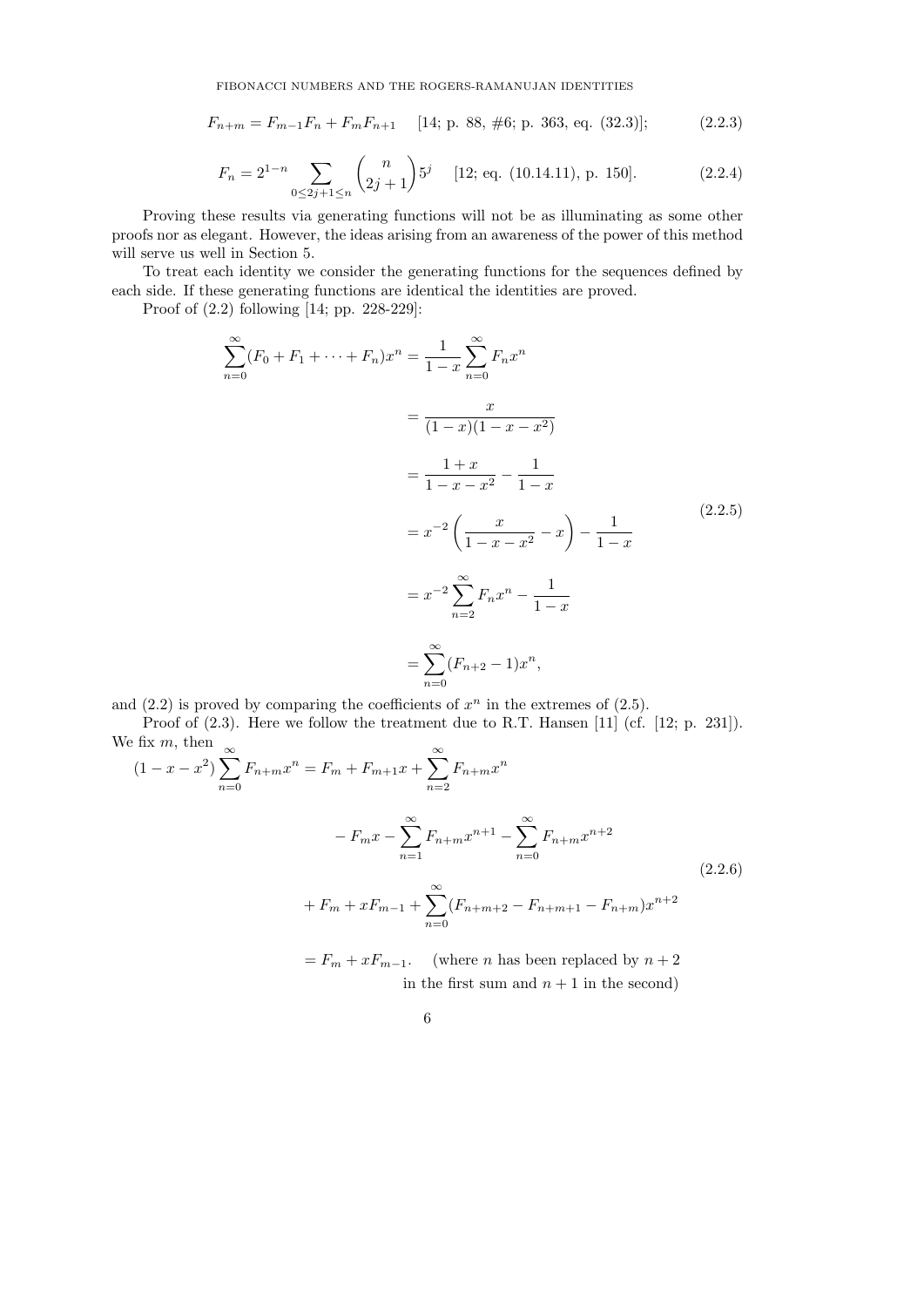Hence

$$
\sum_{n=0}^{\infty} F_{n+m} x^n = \frac{F_m + x F_{m-1}}{(1 - x - x^2)}
$$
\n
$$
= \sum_{n=0}^{\infty} F_m F_{n+1} x^n + \sum_{n=0}^{\infty} F_{m-1} F_n x^n.
$$
\n(2.2.7)

Consequently,  $(2.3)$  follows by comparing coefficients of  $x^n$  on each side of  $(2.7)$ . Finally we consider (2.4):

$$
\sum_{n=0}^{\infty} 2^{1-n} \sum_{0 \le 2j+1 \le n} \binom{n}{2j+1} 5^j x^n = \sum_{n,j \ge 0} 2^{1-n-2j-1} \binom{n+2j+1}{2j+1} 5^j x^{n+2j+1}
$$

(where *n* has been shifted to  $n + 2j + 1$ )

$$
= \sum_{j\geq 0} \frac{5^{j} x^{2j+1}}{4^{j}} \left(1 - \frac{x}{2}\right)^{-2j-2}
$$
\n
$$
= \frac{1}{(1 - \frac{x}{2})^{2}} \frac{x}{1 - \frac{5x^{2}}{4(1 - \frac{x}{2})^{2}}}
$$
\n
$$
= \frac{x}{(1 - \frac{x}{2})^{2} - \frac{5x^{2}}{4}}
$$
\n
$$
= \frac{x}{1 - x - x^{2}} = \sum_{n=0}^{\infty} F_{n} x^{n}
$$
\n(2.2.8)

and (2.4) is proved.

As we stated at the beginning of this section, the object of this section was *not* to provide the most elegant of illuminating proofs of identities (2.2)-(2.4) (indeed, not even novel). Rather we have taken a uniform generating function approach in the hope that in Sections 3-5 we can use the work in this section as guidance to point us to correct analogs of (2.2)-(2.4) for Schur's polynomials. We should note that if we can write down a generating function for both sides of a general 'Fibonacci number identity' then we have just one identity involving power series to verify (rather than infinitely many numerical identities), which in each of these cases turns out to be an identity involving rational functions.

#### 3. SCHUR'S POLYNOMIALS, A BEGINNING

In order to find analogs of (2.1) for  $S_n$  and  $\mathcal{T}_n$ , we need the q-analog of the binomial series:

$$
\sum_{j=0}^{\infty} \begin{bmatrix} n+j \\ j \end{bmatrix} x^j = \frac{1}{(x;q)_{n+1}}, \quad [4; \text{p. 36, eq. (3.3.7)}]
$$
 (3.3.1)

$$
\phantom{0}7
$$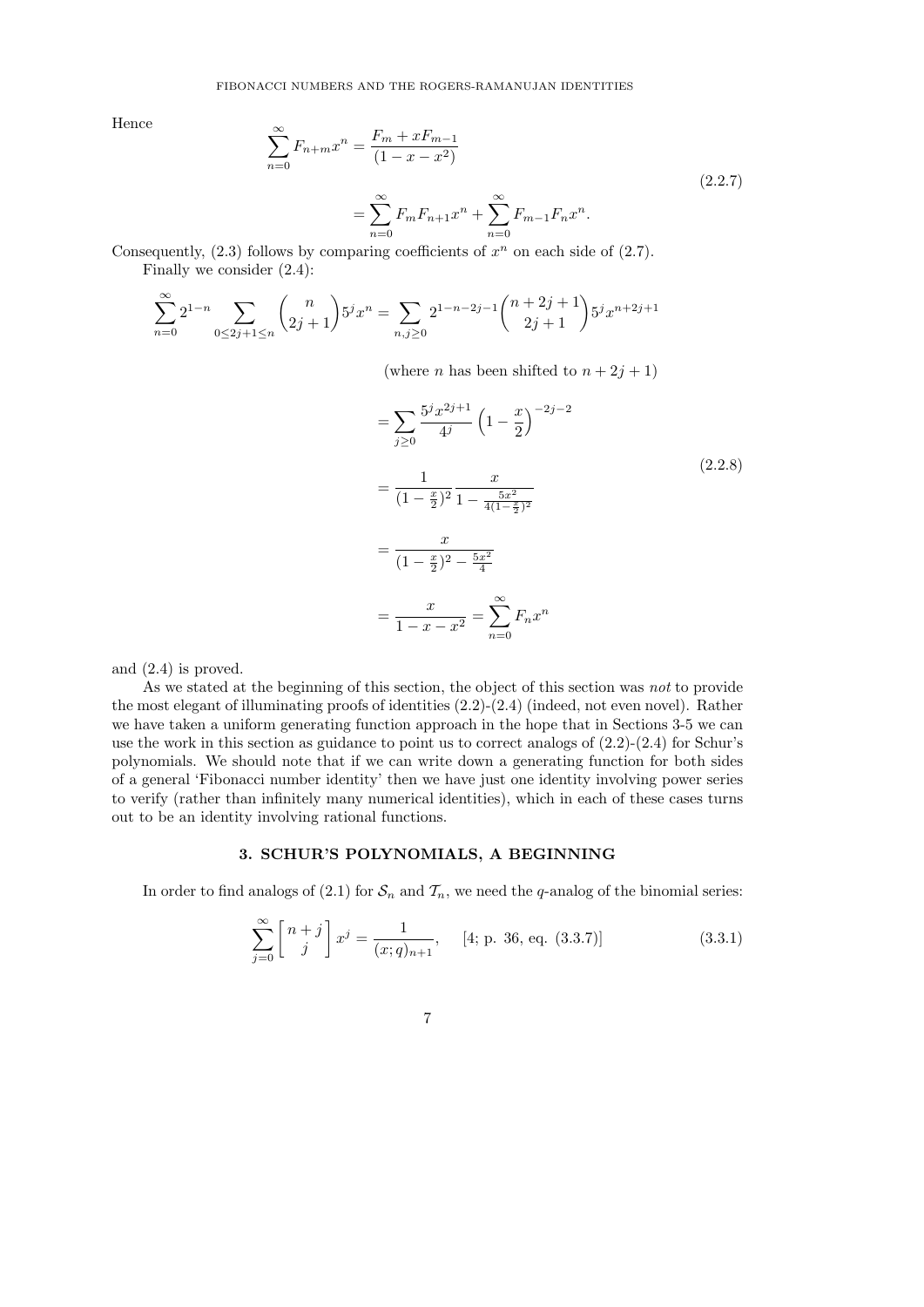where

$$
(A;q)_n = (1-A)(1-Aq)\cdots(1-Aq^{n-1}).
$$
\n(3.3.2)

Throughout this section  $|x| < 1$ ,  $|q| < 1$ .

We may now obtain an analog of (2.1) for  $S_n(q)$ .

**Theorem 1**:  $\sum_{n=0}^{\infty} S_n(q)x^n = \frac{1}{1-x-x^2\eta}x$ , where  $\eta$  is an operator on functions of x defined by  $\eta f(x) = f(xq)$ 

Remark: For a full account of the algebra of operators, I recommend [6]. As a readily comprehensible example, we consider

$$
\frac{1}{1 - x\eta} f(x) = \sum_{n=0}^{\infty} (x\eta)^n f(x)
$$

$$
= \sum_{n=0}^{\infty} \underbrace{(x\eta)(x\eta)\dots(x\eta)}_{n \text{ times}} f(x)
$$

$$
= \sum_{n=0}^{\infty} x^n q^{0 + 1 + 2 + \dots + (n-1)} f(xq^n)
$$

$$
= \sum_{n=0}^{\infty} x^n q^{n(n-1)/2} f(xq^n).
$$

The algebra of operators (see [6] again) tells us that the inverse operator is  $1-x\eta$ , and we can easily convince ourselves of this as follows

$$
(1 - x\eta) \sum_{n=0}^{\infty} x^n q^{n(n-1)/2} f(xq^n)
$$
  
= 
$$
\sum_{n=0}^{\infty} x^n q^{n(n-1)/2} f(xq^n) - \sum_{n=0}^{\infty} x (xq)^n q^{n(n-1)/2} f(xq^{n+1})
$$
  
= 
$$
\sum_{n=0}^{\infty} x^n q^{n(n-1)/2} f(xq^n) - \sum_{m=1}^{\infty} x^m q^{m(m-1)/2} f(xq^m)
$$

(where we have replaced  $n + 1$  by m in the second sum)  $= f(x).$ 

**Proof:** Let us denote by  $\sigma(x)$  the expression on the left side of the equation in Theorem 1. Hence equivalently, we are to prove

$$
(1 - x - x^2 \eta)\sigma(x) = x.
$$

$$
8 \\
$$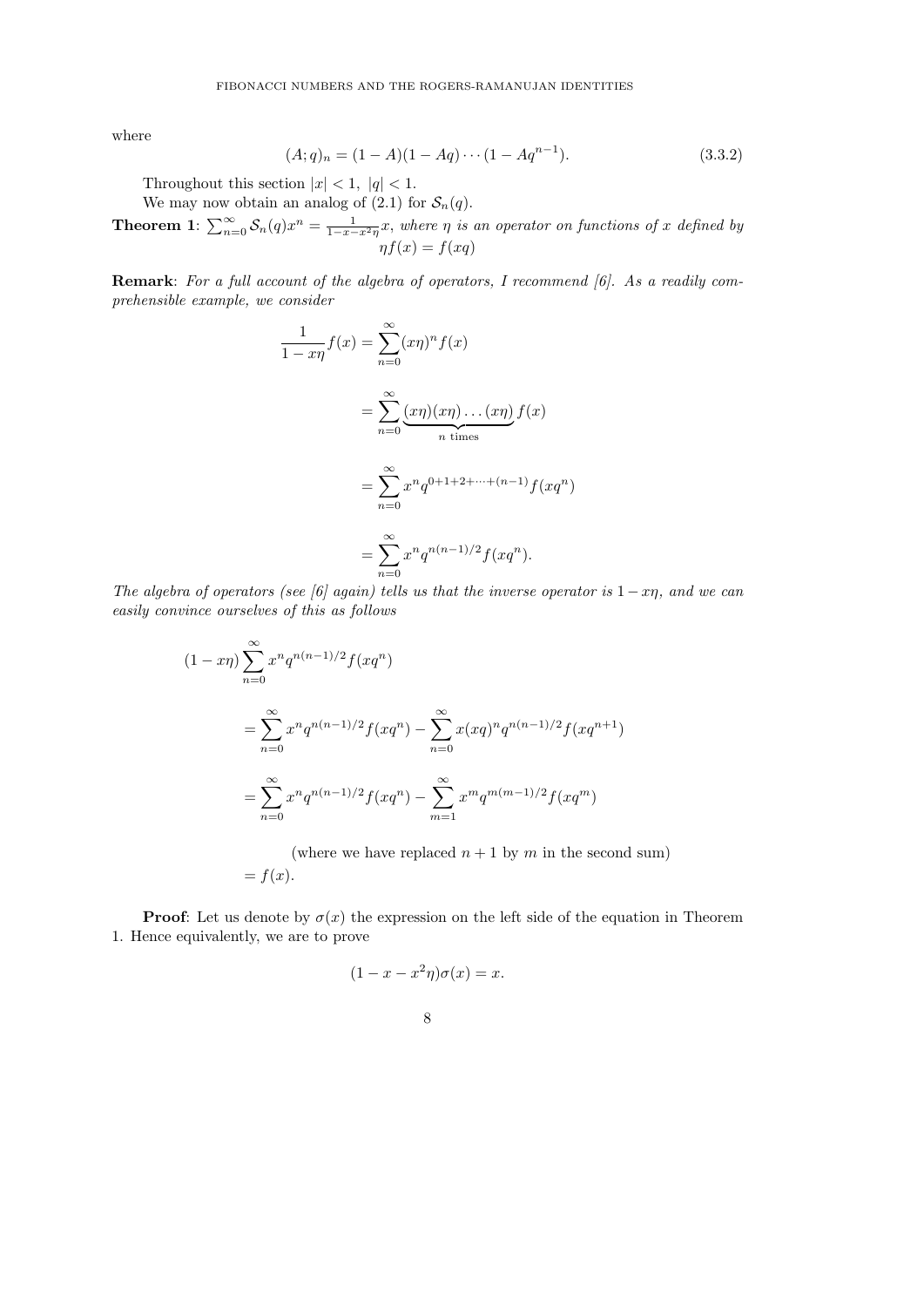Now,

$$
x + \sum_{n=2}^{\infty} S_n(q)x^n - \sum_{n=0}^{\infty} S_n(q)x^{n+1} - \sum_{n=0}^{\infty} S_n(q)x^{n+2}q^n
$$
  
=  $x + \sum_{n=2}^{\infty} (S_n(q) - S_{n-1}(q) - q^{n-2}S_{n-2}(q))x^n$ 

 $= x,$  (where *n* is replaced by  $n - 1$  in the second sum and  $n-2$  in the third)

by  $(1.2)$ .  $\Box$ Lemma 1:

$$
(x + x^{2}\eta)^{n}x = x^{n+1} \sum_{j=0}^{n} x^{j} q^{j^{2}} \begin{bmatrix} n \\ j \end{bmatrix}.
$$

**Proof:** For  $n = 0$ , this asserts  $x = x$ . Now assume the result for a particular n; then

$$
(x+x^2\eta)^{n+1}x = (x+x^2\eta)x^{n+1} \sum_{j=0}^n x^j q^{j^2} \begin{bmatrix} n \\ j \end{bmatrix}
$$
  
=  $x^{n+2} \sum_{j=0}^n x^j q^{j^2} \begin{bmatrix} n \\ j \end{bmatrix} + x^{n+3} \sum_{j=0}^n x^j q^{j^2+n+1+j} \begin{bmatrix} n \\ j \end{bmatrix}$   
=  $x^{n+2} \left( \sum_{j\geq 0} x^j q^{j^2} \left( \begin{bmatrix} n \\ j \end{bmatrix} + q^{n+1-j} \begin{bmatrix} n \\ j-1 \end{bmatrix} \right) \right)$   
=  $x^{n+2} \sum_{j\geq 0} x^j q^{j^2} \begin{bmatrix} n+1 \\ j \end{bmatrix}$  (by [4; eq. (3.3.3), p. 35]),

and the result follows by mathematical induction.  $\qed$ Corollary 1:

$$
\sum_{n\geq 0} \mathcal{S}_n(q) x^n = \sum_{j\geq 0} \frac{x^{2j+1} q^{j^2}}{(x;q)_{j+1}}.
$$

| ۰,     | ٠       |   |  |
|--------|---------|---|--|
|        |         |   |  |
| ×<br>i | I       |   |  |
| ٠      | ۰.<br>٧ | ć |  |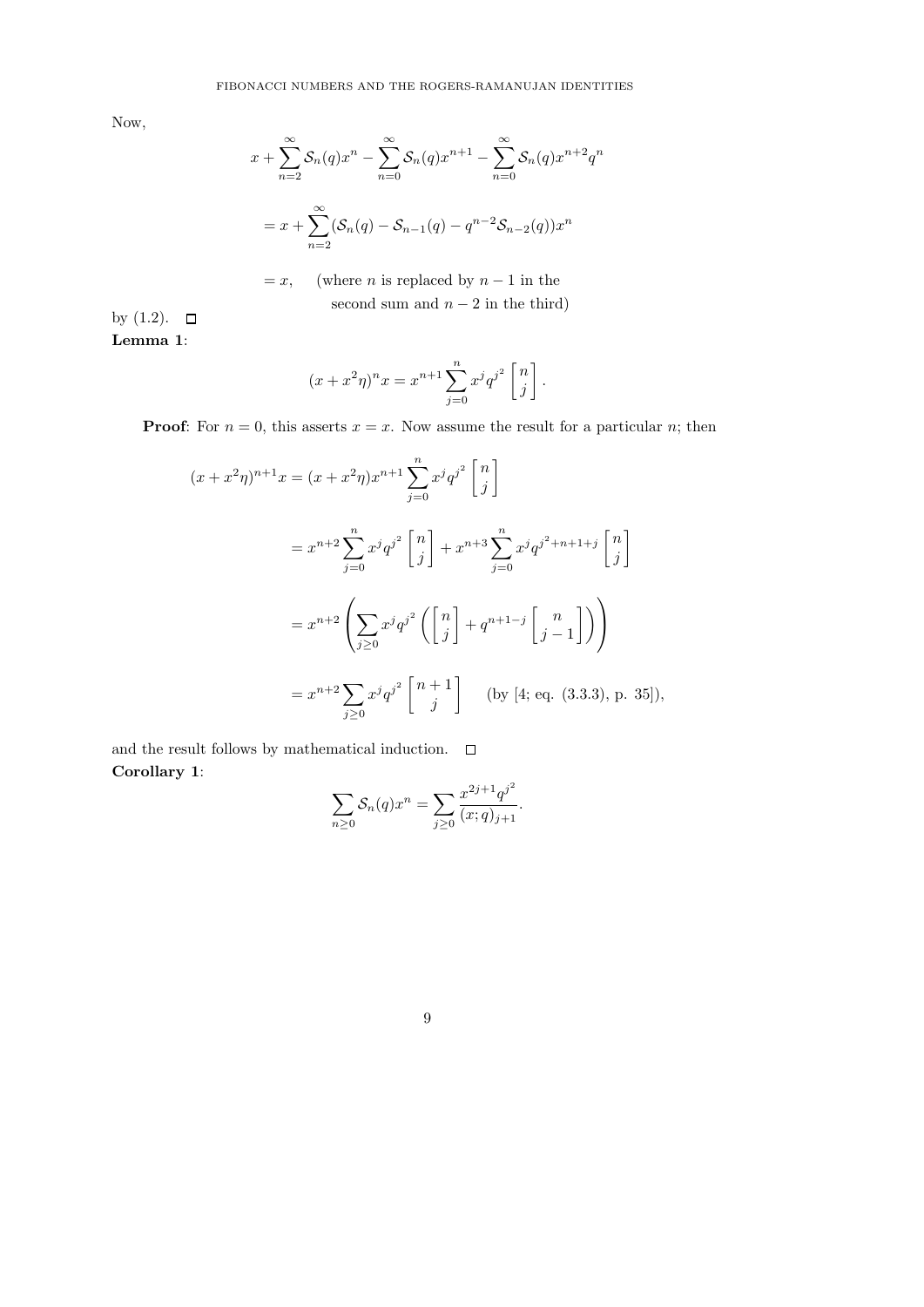Proof:

$$
\sum_{n\geq 0} \mathcal{S}_n(q)x^n = \sum_{j=0}^{\infty} \frac{1}{1 - x - x^2 \eta} x
$$

$$
= \sum_{n=0}^{\infty} (x + x^2 \eta)^n x
$$

$$
= \sum_{n=0}^{\infty} x^{n+1} \sum_{j=0}^n x^j q^{j^2} \begin{bmatrix} n \\ j \end{bmatrix}
$$

$$
= \sum_{n,j\geq 0} x^{n+2j+1} q^{j^2} \begin{bmatrix} n+j \\ j \end{bmatrix}
$$

(where  $n$  has been replaced by  $n + j$ )

$$
= \sum_{j\geq 0} \frac{x^{2j+1}q^{j^2}}{(x;q)_{j+1}}
$$

(by  $(3.1)$ ).  $\Box$ Corollary 2:

$$
\mathcal{S}_n(q) = \sum_{j\geq 0} q^{j^2} \begin{bmatrix} n-j-1 \\ j \end{bmatrix}.
$$

**Proof:** Extract the coefficient of  $x^n$  in the penultimate line in the proof of Corollary 1.1.  $\Box$ 

Using precisely this technique, we can prove the following analog of (2.2). Theorem 2:

$$
\mathcal{S}_{n+2}(q) - 1 = \sum_{j=0}^{n} q^j \mathcal{S}_j(q).
$$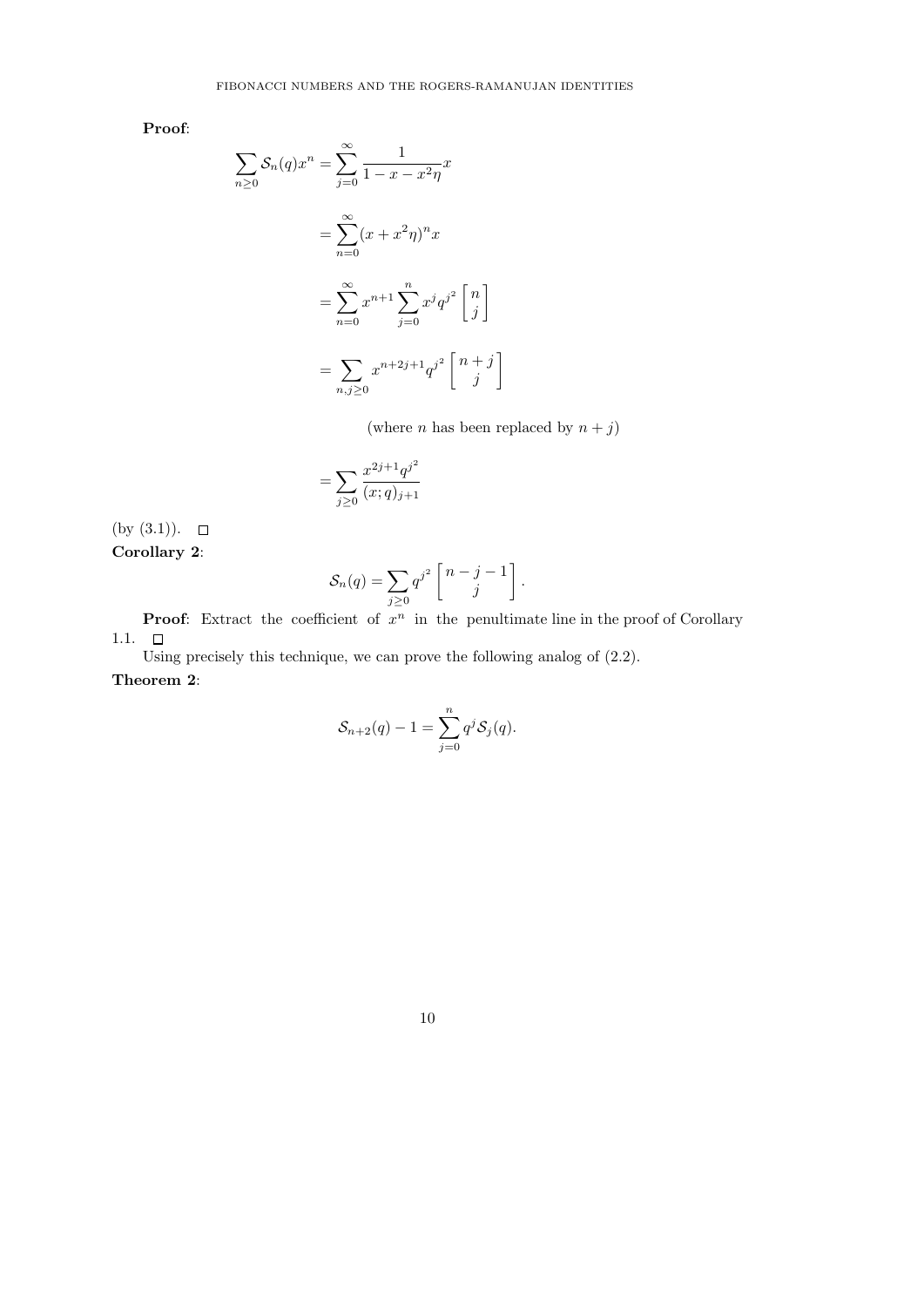Proof:

$$
\sum_{n\geq 0} (\mathcal{S}_{n+2}(q) - 1)x^n = x^{-2} \left( \sum_{n=0}^{\infty} \mathcal{S}_n(q)x^n - x \right) - \frac{1}{1-x}
$$
  
\n
$$
= x^{-2} \frac{1}{1 - x - x^2 \eta} x - \frac{x^{-1}}{1 - x}
$$
  
\n
$$
= \frac{1}{1 - x} (-x^{-2} (1 - x - x^2 \eta) + x^{-2} - x^{-1}) \frac{1}{1 - x - x^2 \eta} x
$$
  
\n
$$
= \frac{1}{1 - x} \eta \frac{1}{1 - x - x^2 \eta}
$$
  
\n
$$
= \frac{1}{1 - x} \sum_{j \geq 0} \mathcal{S}_j(q) (xq)^j
$$
  
\n
$$
= \sum_{n=0}^{\infty} \left( \sum_{j=0}^n q^j \mathcal{S}_j(q) \right) x^n,
$$
 (3.3.3)

and extracting the coefficients of  $x^n$  in the above extremes we obtain Theorem 3.

Note that if we let  $q \to 1$  in Corollary 2 it reduces directly to the first line of (1.11), and if we let  $q \to 1$  in Theorem 2 it reduces to (2.2).

# 4. EXTENDING (2.3) IS HARDER

If we try to follow the proof of  $(2.3)$  directly, we find troublesome powers of  $q$  (which vanish when  $q = 1$ ) making a direct generalization of  $(2.3)$  impossible. In order for us to overcome this difficulty we must, in fact, generalize  $S_n(q)$ :

$$
S_n(t,q) = \begin{cases} 0 & \text{if } n = 0\\ 1 & \text{if } n = 1\\ S_{n-1}(t,q) + tq^{n-2}S_{n-2}(t,q) & \text{for } n > 1. \end{cases}
$$
(4.4.1)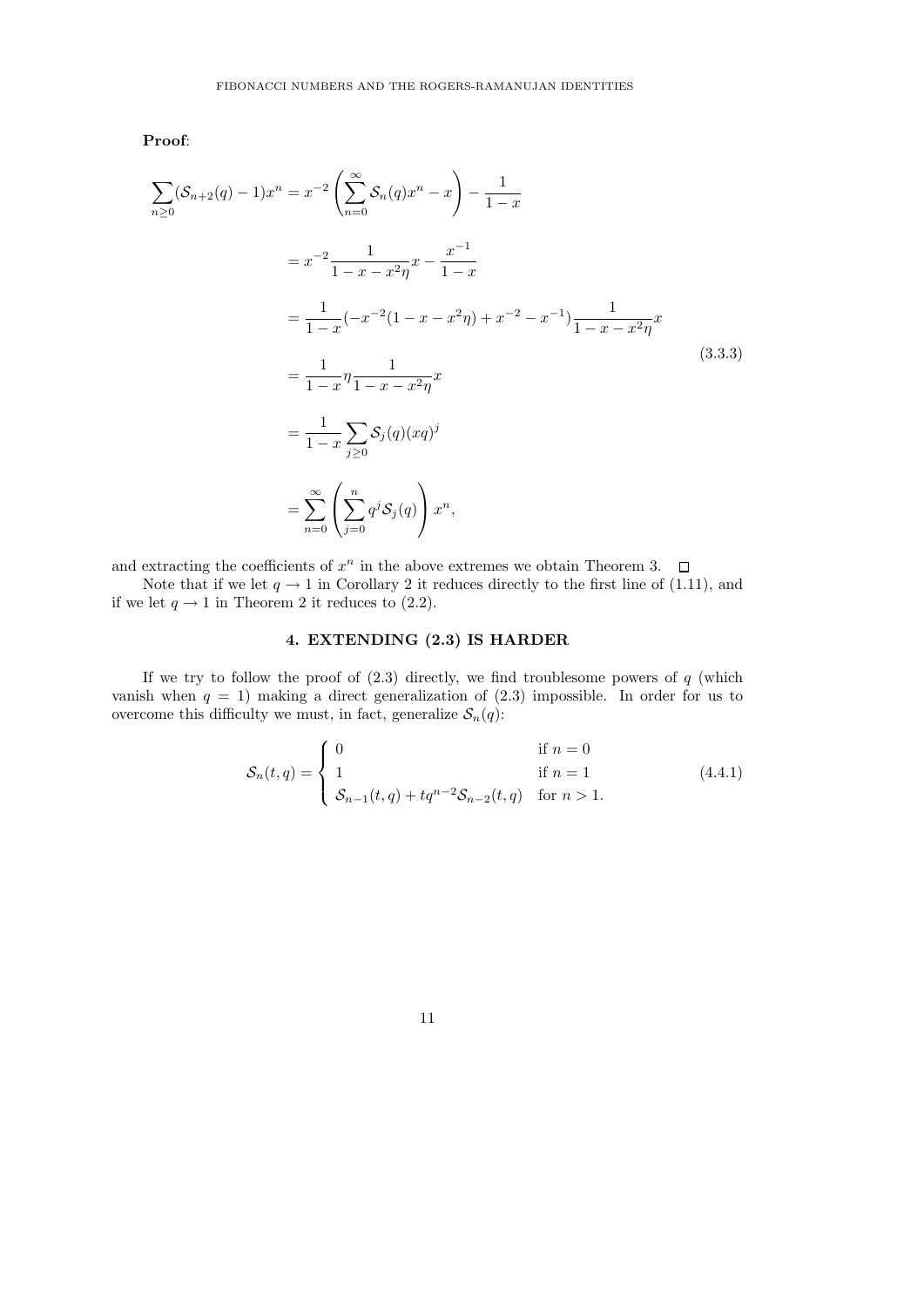Now for  $m\geq 0$ 

$$
(1 - x - tx^2 q^m \eta) \sum_{n=0}^{\infty} S_{n+m}(t, q) x^n
$$
  
=  $S_m(t, q) + x S_{m+1}(t, q) + \sum_{n=2}^{\infty} S_{n+m}(t, q) x^n$   
 $- x S_m(t, q) - \sum_{n=1}^{\infty} S_{n+m}(t, q) x^{n+1}$   
 $- \sum_{n=0}^{\infty} S_{n+m}(t, q) t q^{m+n} x^{n+2}$   
=  $S_m(t, q) + x (S_{m+1}(t, q) - S_m(t, q))$   
 $+ \sum_{n=2}^{\infty} (S_{n+m}(t, q) - S_{n+m-1}(t, q) - t q^{m+n-2} S_{n+m-2}(t, q)) x^n$  (4.4.2)

(where n has been replaced by  $n-1$  in the second sum and  $n-2$  in the third)

$$
= \begin{cases} x & \text{if } m = 0\\ \mathcal{S}_m(t,q) + xtq^{m-1}\mathcal{S}_{m-1}(t,q) & \text{if } m > 0. \end{cases}
$$

Thus

$$
\sum_{n=0}^{\infty} S_n(t, q) x^n = \frac{1}{1 - x - tx^2 \eta} x,
$$
\n(4.4.3)

and

$$
\sum_{n=0}^{\infty} S_{n+1}(t/q, q)x^n = \frac{1}{1 - x - tx^2\eta}.
$$
\n(4.4.4)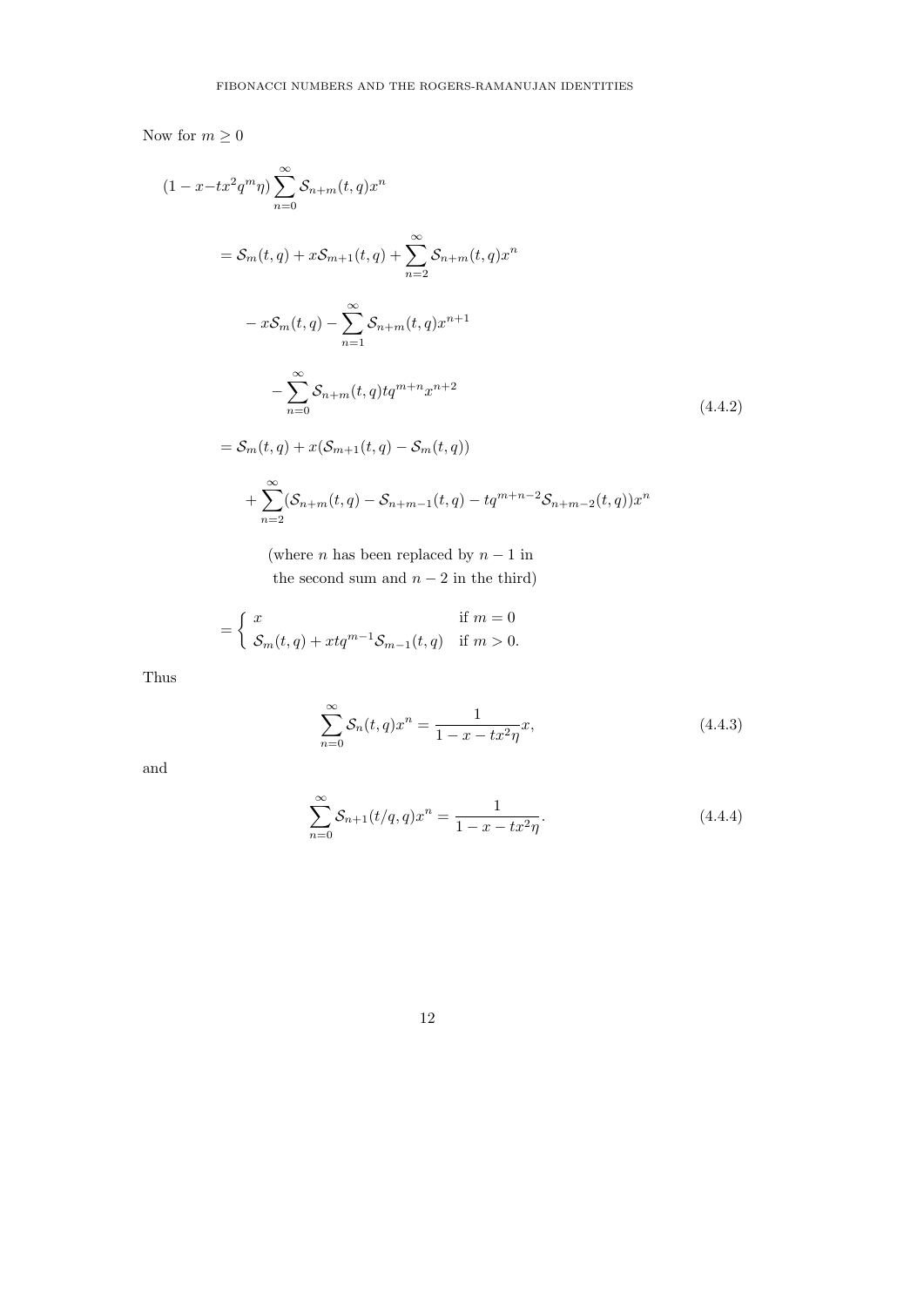So by (4.2) with t replaced by  $t/q^m$ , and  $m > 0$ ,

$$
\sum_{n=0}^{\infty} S_{n+m}(tq^{-m})x^n = \frac{1}{1-x-tx^2\eta} (S_m(tq^{-m},q) + xtq^{-1}S_{m-1}(tq^{-m},q))
$$
  

$$
= S_m(tq^{-m},q) \sum_{n=0}^{\infty} S_{n+1}(t/q,q)x^n
$$
  

$$
+ tq^{-1}S_{m-1}(tq^{-m},q) \sum_{n=0}^{\infty} S_n(t,q)x^n.
$$
 (4.4.5)

We now replace t by  $tq^m$  on both sides of (4.5) and compare coefficients of  $x^n$  to obtain: Theorem 3: For  $n \geq 0$ ,  $m > 0$ ,

$$
S_{n+m}(t,q) = S_m(t,q)S_{n+1}(tq^{m-1},q)
$$
  
+  $tq^{m-1}S_{m-1}(t,q)S_n(tq^m,q)$ . (4.4.6)

Consequently  $(4.6)$  is the desired generalization of  $(2.3)$ . Note that the new variable t was an essential addition. If it had not been included, it would not have been possible to transform the factor

$$
(1 - x - tx^2 q^m \eta)
$$

into

$$
(1 - x - tx^2\eta),
$$

which formed the essential step in obtaining (4.6).

Results essentially equivalent to Theorem 3 were first proved by MacMahon [15; pp. 43- 46]. Related investigations were given by Andrews, Knopfmacher and Paule [5], Berkovich and Paule [7], and Garrett [9].

### 5. EXTENDING (2.4) IS BIZARRE

We have chosen to obtain a q-analog of  $(2.4)$  precisely because there is currently no qanalog of (2.4) in the literature. By using the operator generating function technique we will see precisely how complications arise as we uncover the *q*-analog.

To this end we require some definitions and another lemma. In the definitions we employ the idea of a partition and its conjugate. A partition is simply a representation of an integer as a sum of positive integers. For example, the partitions of 4 are  $4, 3+1, 2+2, 2+1+1$ and  $1 + 1 + 1 + 1$ . Each partition has a Ferrers graph which is left justified array of rows of dots where in the j<sup>th</sup> row there are  $\lambda_j$  dots where  $\lambda_j$  is the j<sup>th</sup> part of the partition. Thus the Ferrers graph of  $5 + 5 + 3 + 2 + 1 + 1$  is

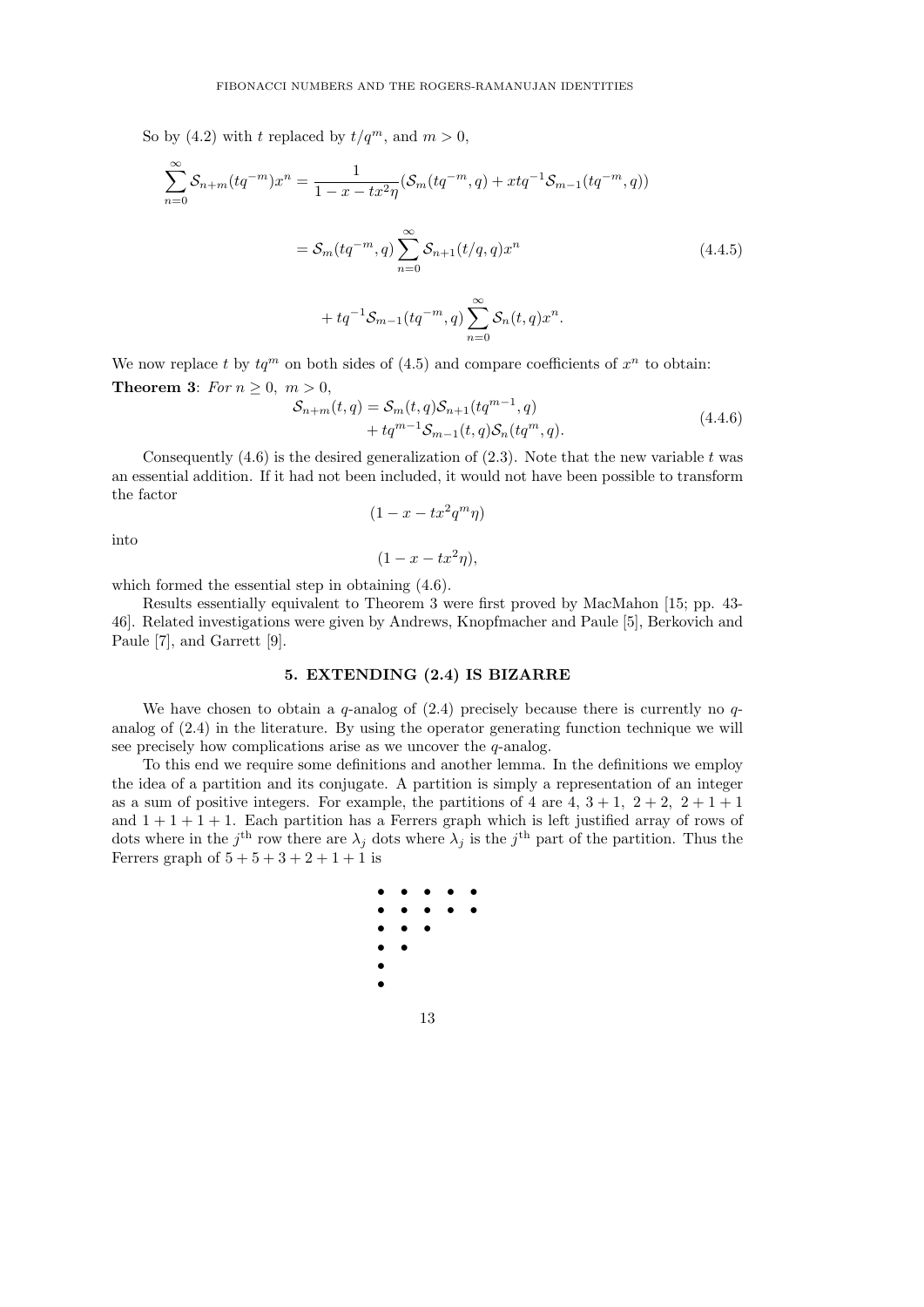The conjugate partition is obtained by reading columns instead of rows. So in this instance the conjugate to  $5 + 5 + 3 + 2 + 2 + 1$  is  $6 + 4 + 3 + 2 + 2$ .

**Definition 5.5.1**: By  $C_+(n)$  we denote the set of the conjugates of all the partitions with distinct parts each  $\leq n$ .

So  $C_{+}(3) = \{3+2+1, 2+2+1, 2+1+1, 2+1, 1+1+1, 1+1, 1, \phi\}$  because these are the conjugates of  $3 + 2 + 1$ ,  $3 + 2$ ,  $3 + 1$ ,  $2 + 1$ ,  $3$ ,  $2$ ,  $1$ ,  $\phi$ , the partitions with distinct parts each  $\leq 3$ .

A moment's reflection reveals that  $C_{+}(n)$  consists of all partitions with at most n parts in which each integer not exceeding the largest part appears at least once.

**Definition 5.5.2**: By  $C_0(n)$  we denote the set of partitions in  $C_+(n)$  to which have been added 0's so that there are exactly  $n + 1$  parts in each partition.

Thus  $C_0(3) = \{3+2+1+0, 2+2+1+0, 2+1+1+0, 2+1+0+0, 1+1+1+0, 1+1+1+0\}$  $1 + 0 + 0$ ,  $1 + 0 + 0 + 0$ ,  $0 + 0 + 0 + 0$ .

#### Lemma 2:

$$
\eta^{r}(f(x)(A + \eta))^{m}g(x)
$$
\n
$$
= \sum_{\substack{\pi \in C_{0}(m) \\ \pi = \{\pi_{1}, \pi_{2}, \cdots, \pi_{m+1}\} \\ \pi_{0} \geq \pi_{1} \geq \cdots \geq \pi_{m} = 0}} A^{m-\pi_{0}}g(xq^{\pi_{0}+r})f(xq^{\pi_{1}+r}) \cdots f(xq^{\pi_{m}+r})
$$

**Proof:** When  $m = 0$ , the Lemma asserts  $g(xq^r) = q(xq^r)$ . Now assume that the result is true for a particular m. Then

$$
\eta^{r}(f(x)(A+\eta))^{m+1}g(x)
$$
\n
$$
= \eta^{r}f(x)(A+\eta)(f(x)(A+\eta))^{m}g(x)
$$
\n
$$
= f(xq^{r})(A\eta^{r} + \eta^{r+1})(f(x)(A+\eta))^{m}g(x)
$$
\n
$$
= f(xq^{r}) \sum_{\substack{\pi \in C_{0}(m) \\ \pi = \{\pi_{0}, \pi_{1}, \dots, \pi_{m}\} \\ \pi_{0} \geq \dots \geq \pi_{m} = 0}} A^{m+1-\pi_{0}}g(xq^{\pi_{0}+r})f(xq^{\pi_{1}+r}) \cdots f(xq^{\pi_{m}+r})
$$
\n
$$
+ f(xq^{r}) \sum_{\substack{\pi \in C_{0}(m) \\ \pi = \{\pi_{0}, \pi_{1}, \dots, \pi_{m}\} \\ \pi_{0} \geq \pi_{1} \geq \dots \geq \pi_{m} = 0}} A^{(m+1)-(\pi_{0}+1)}g(xq^{\pi_{0}+1+r})f(xq^{\pi_{1}+1+r}) \cdots f(xq^{\pi_{m}+1+r})
$$
\n
$$
= \sum_{\substack{\pi \in C_{0}(m+1) \\ \pi = \{\pi_{0}, \pi_{1}, \dots, \pi_{m+1}\} \\ \pi_{0} \geq \pi_{1} \geq \dots \geq \pi_{m+1} = 0}} A^{m+1-\pi_{0}}g(xq^{\pi_{0}+r})f(xq^{\pi_{1}+r}) \cdots f(xq^{\pi_{m+1}+r}),
$$

where the first sum in the penultimate line covers those elements of  $C_0(m+1)$  where  $\pi_m = 0$ and the second sum treats those elements where  $\pi_m > 0$  in which case  $\pi_m = 1$  (see comment following Definition 5.1).

The Lemma follows by mathematical induction.  $\Box$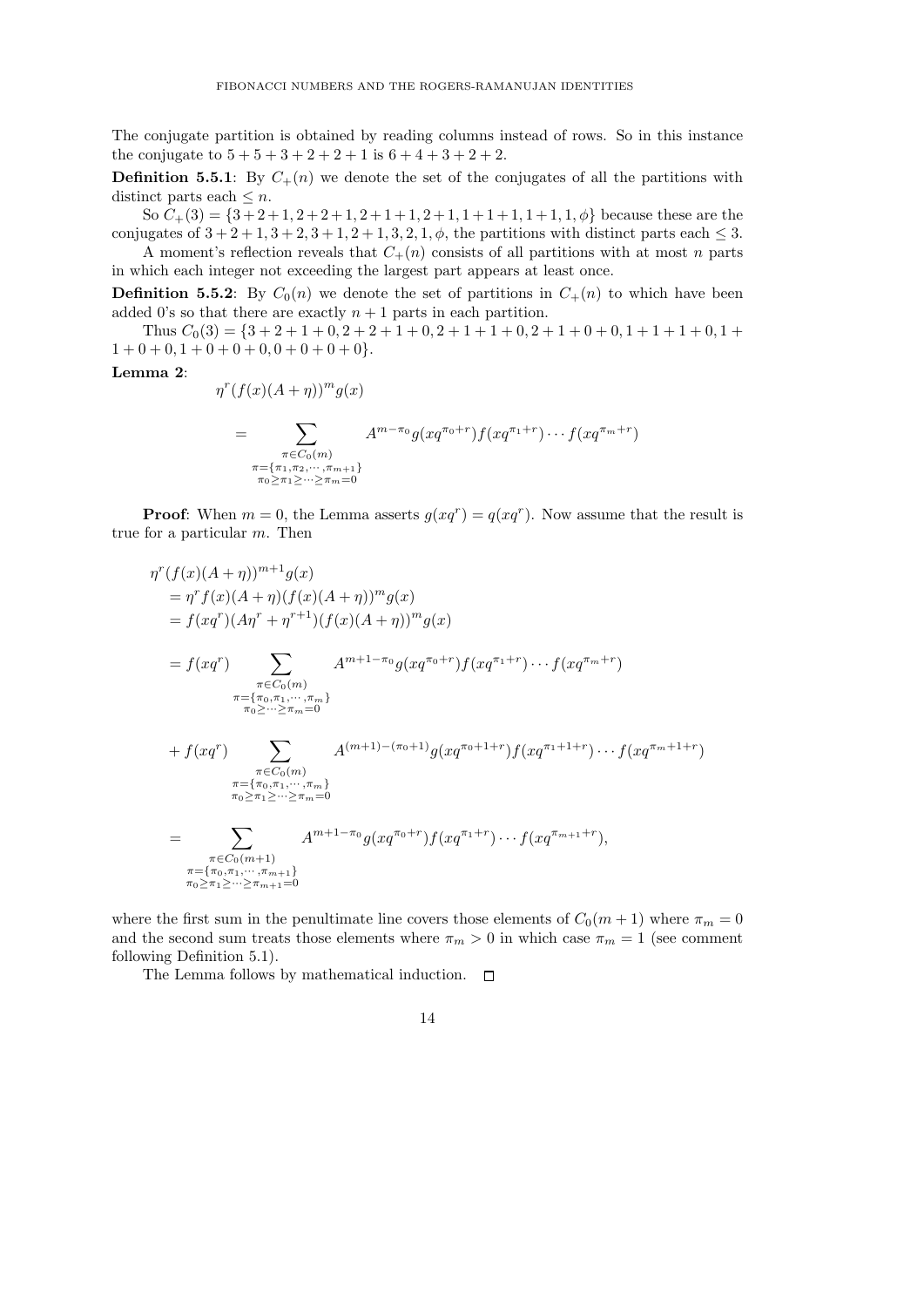Before we state Theorem 4, we require some further observations about  $C_0(n)$ . We note that  $C_0(n)$  consists of sequences

$$
\pi_0 \ge \pi_1 \ge \cdots \ge \pi_n = 0
$$

where  $\pi_{i-1} = \pi_i$  or  $\pi_i + 1$ . So if we write

$$
\pi_{i-1} = \pi_i + b_i \quad (b_i = 0 \text{ or } 1, \text{ for } 1 \le i \le n),
$$

then clearly

$$
\pi_{i-1} = b_i + b_{i+1} + \cdots + b_n.
$$

We are now prepared to establish a very unlikely  $q$ -analog of  $(2.4)$ . **Theorem 4:** For  $n > 0$ 

$$
S_n(q) = \frac{n}{2^{n-1}}
$$
  
+  $\frac{1}{2^{n-1}}$   
+  $\frac{1}{2^{n-1}}$   
 $R_1(X_2 - R_1 - 1)(R_3 - R_2 - 1) \cdots (R_m - R_{m-1} - 1)$   
 $R_{j+1} \ge R_j + 2$  for  $1 \le j \le m-1$   
 $\times \prod_{1 \le i \le m} (1 + 4q^{R_i}).$ 

**Remark:** It is not difficult to see that as  $q \rightarrow 1$  this result converges to (2.4). Clearly the inner product becomes  $5^m$ , and for  $m > 1$  it is an exercise in mathematical induction to show that for  $m > 0$ 

$$
\sum_{\substack{1 \le R_1 < \dots < R_m \leq n-1 \\ R_{j+1} \geq R_j + 2 \text{ for } 1 \leq j \leq m-1}} R_1(R_2 - R_1 - 1)(R_3 - R_2 - 1) \cdots (R_m - R_{m-1} - 1)(n-1 - R_m) = \binom{n}{2m+1}.
$$

Indeed, to prove this by mathematical induction on m, it is easiest to prove it simultaneously with

$$
\sum_{\substack{1 \le R_1 < \dots < R_m \leq n-1 \\ R_{j+1} \geq R_j + 2 \text{ for } 1 \leq j \leq m-1}} R_1(R_2 - R_1 - 1)(R_3 - R_2 - 1) \cdots (R_m - R_{m-1} - 1) = \binom{n}{2m}.
$$

Proof: Returning to the proof of Theorem 1, we recall

$$
(1 - x - x^2 \eta)\sigma(x) = x.
$$

15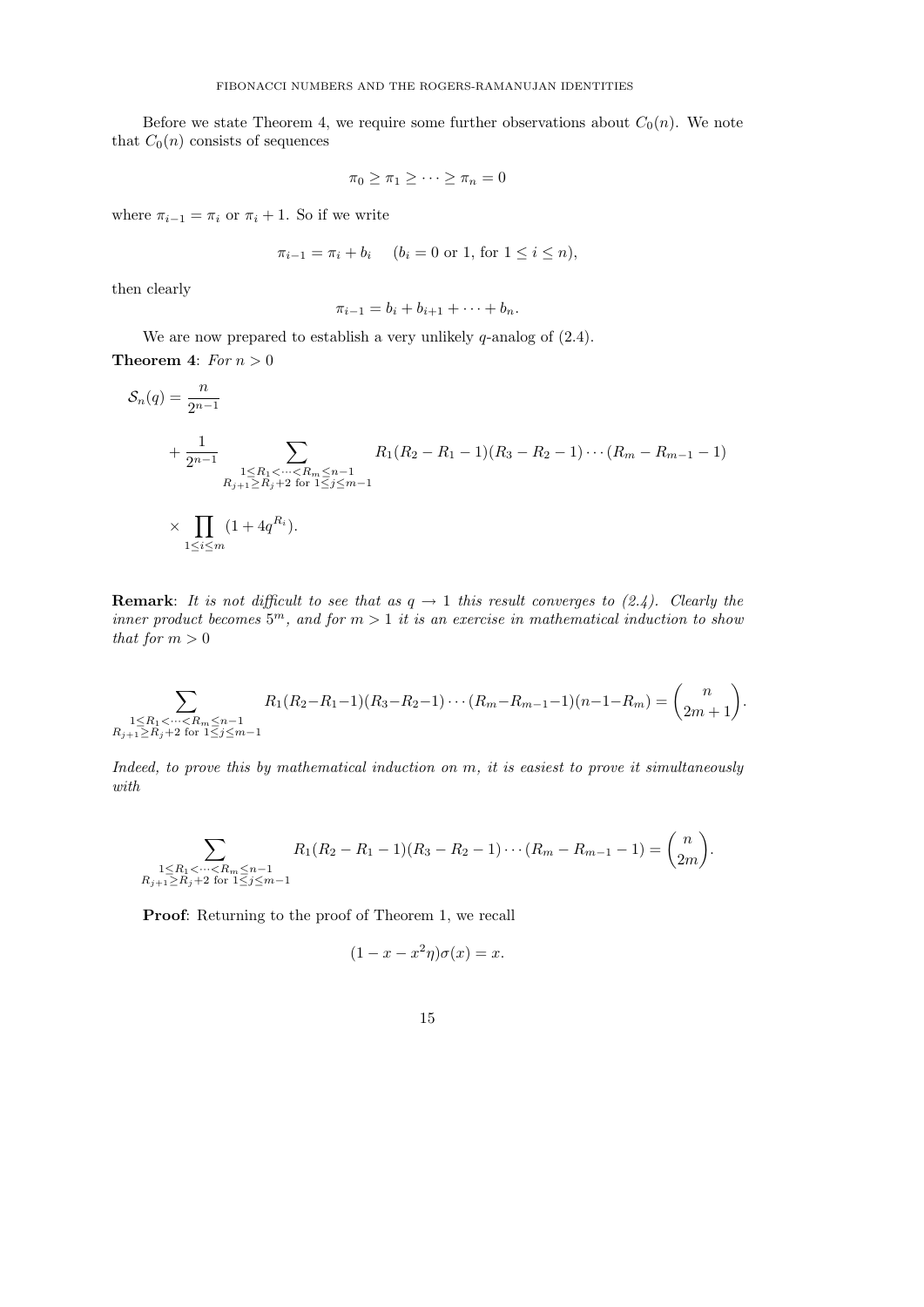Hence

or

$$
\left( \left( 1 - \frac{x}{2} \right)^2 - x^2 \left( \frac{1}{4} + \eta \right) \right) \sigma(x) = x
$$

$$
\left(1 - \left(\frac{x}{1-\frac{x}{2}}\right)^2 \left(\frac{1}{4} + \eta\right)\right) \sigma(x) = \frac{x}{(1-\frac{x}{2})^2}.
$$

Consequently

$$
\sum_{n\geq 0} \mathcal{S}_n(q) x^n = \frac{1}{\left(1 - \left(\frac{x}{1 - \frac{x}{2}}\right)^2 \left(\frac{1}{4} + \eta\right)\right)} \frac{x}{(1 - \frac{x}{2})^2},
$$

which is precisely the q-analog of what was done in the proof of  $(2.4)$ .

Hence

$$
\sum_{m\geq 0} S_n(q)x^n
$$
\n
$$
= \sum_{m=0}^{\infty} \left(\frac{x^2}{(1-\frac{x}{2})^2} \left(\frac{1}{4}+\eta\right)\right)^m \frac{x}{(1-\frac{x}{2})^2}
$$
\n
$$
= \frac{x}{(1-\frac{x}{2})^2} + \sum_{m=1}^{\infty} \sum_{\substack{\pi \in C_0(m) \\ \pi = \{\pi_1, \dots, \pi_{m+1}\} \\ \pi_1 \geq \dots \geq \pi_{m+1} = 0}} \left(\frac{1}{4}\right)^{m-\pi_1} \frac{xq^{\pi_1}}{(1-\frac{xq^{\pi_1}}{2})^2} \frac{x^{2m}q^{2(\pi_2+\dots+\pi_{m+1})}}{(1-\frac{xq^{\pi_1}}{2})^2 \dots \left(1-\frac{xq^{\pi_{m+1}}}{2}\right)^2}
$$
\n
$$
= \sum_{n=0}^{\infty} \frac{nx^n}{2^{n-1}} + \sum_{m=1}^{\infty} \sum_{\substack{\pi \in C_0(m) \\ \pi = \{\pi_1, \dots, \pi_{m+1}\} \\ \pi_1 \geq \dots \geq \pi_{m+1} = 0}} \left(\frac{1}{4}\right)^{m-\pi_1} x^{2m+1} q^{\pi_1+2(\pi_2+\dots+\pi_{m+1})}
$$
\n
$$
\times \sum_{\substack{\pi_1, \pi_2, \dots, \pi_{m+1} \geq 0}} (r_1+1)\dots(r_{m+1}+1) \left(\frac{x}{2}\right)^{r_1+r_2+\dots+r_{m+1}} q^{r_1\pi_1+\dots+r_{m+1}\pi_{m+1}}.
$$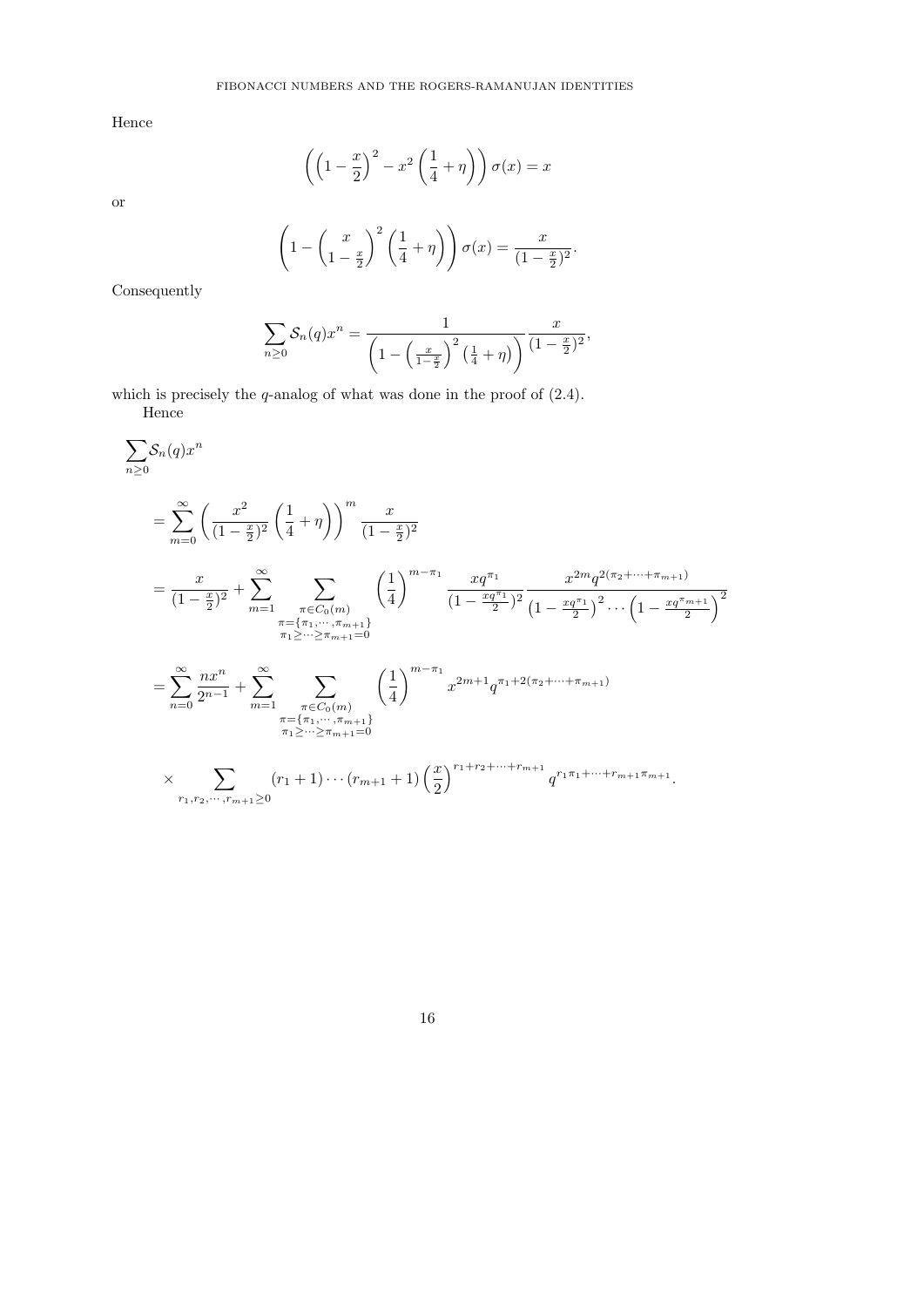Therefore

$$
\mathcal{S}_n(q) = \frac{n}{2^{n-1}} + \sum_{m=1}^{\lfloor \frac{n-1}{2} \rfloor} \sum_{\substack{r_1, \dots, r_{m+1} \ge 0 \\ r_1 + r_2 + \dots + r_{m+1} \le n-2m-1}} \sum_{\substack{r_1 + r_2 + \dots + r_{m+1} \le n-2m-1 \\ \pi \ge \dots \ge \pi_{m+1} = 0}} 2^{1-n}(r_1 + 1)(r_2 + 1) \cdots (r_{m+1} + 1)
$$
\n
$$
\sum_{\substack{\pi \in C_0(m), \pi = \{\pi_1, \dots, \pi_{m+1}\} \\ r_1 + \dots + r_m \ge 0}} \frac{4^{\pi_1} q^{(r_1 + 1)\pi_1 + (r_2 + 2)\pi_2 + \dots + (r_{m+1} + 2)\pi_{m+1}}}{2^{1-n}(r_1 + 1)(r_2 + 1) \cdots (r_m + 1)}
$$
\n
$$
\times (n - 2m - r_1 - \dots - r_m)
$$
\n
$$
\times \sum_{\substack{\pi \in C_0(m) \\ \pi = \{\pi_1, \dots, \pi_{m+1}\} \\ \pi_1 \ge \dots \ge \pi_{m+1} = 0}} 4^{\pi_1} q^{(r_1 + 1)\pi_1 + (r_2 + 2)\pi_2 + (r_3 + 2)\pi_3 + \dots + (r_m + 1)\pi_m}.
$$

Now given the alternative way of describing the partitions in  $C_0(n)$  presented just prior to the statement of Theorem 4, we see that the interior sum above may be rewritten as

 $\sum_{j=1}^{n} \frac{4^{b_1+b_2+\cdots+b_m} q^{(r_1+1)b_1+(r_1+r_2+3)b_2+\cdots+(r_1+r_2+\cdots+r_m+2m-1)b_m}}{r_1!r_2!r_3!r_4!r_5!r_6!r_7!r_8!r_9!r_0!r_1!r_0!r_1!r_2!r_0!r_1!r_2!r_0!r_1!r_2!r_0!r_1!r_2!r_0!r_1!r_2!r_0!r_1!r_2!r_0!r_1!r_2!r_0!r_1!r_0!r_1!r_$ 

$$
\underbrace{0 \leq b_1, \cdots, b_m \leq 1}
$$

So we now change variables by

$$
R_1=r_1+1
$$

$$
R_{j+1} = R_j + r_{j+1} + 2
$$

and the interior sums now become

$$
\sum_{\substack{1 \le R_1 < \dots < R_m \le n-1 \\ R_{j+1} \ge R_j + 2 \text{ for } 1 \le j \le m-1}} R_1(R_2 - R_1 - 1)(R_3 - R_2 - 1) \cdots (R_m - R_{m-1} - 1)(n - 1 - R_m),
$$

and so we conclude

$$
\sum_{n\geq 0} \mathcal{S}_n(q) x^n = \frac{n}{2^{n-1}}
$$

+ 
$$
\sum_{\substack{1 \leq R_1 < \dots < R_m \leq n-1 \\ R_{j+1} \geq R_j + 2 \text{ for } 1 \leq j \leq m-1}} R_1(R_2 - R_1 - 1) \cdots (R_m - R_{m-1} - 1)(n - 1 - R_m)
$$
  
 
$$
\times \prod_{i=1}^m (1 + q^{4R_i}),
$$
 17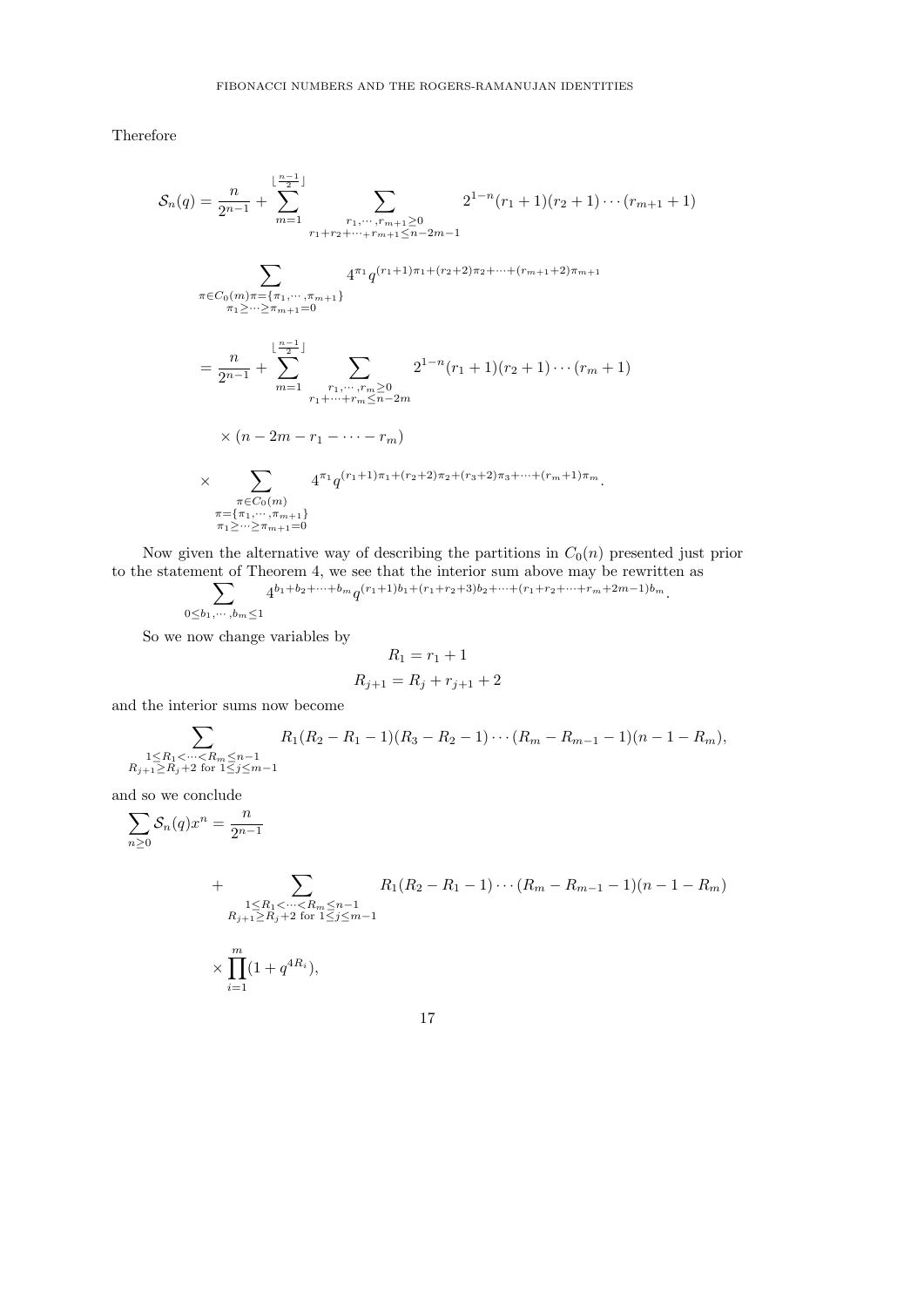which is the desired result.  $\square$ 

## 6. CONCLUSION

I hope that Theorem 1 (the extension of (2.1)), Corollary 1 (the extension of the first line of  $(1.11)$ ), Theorem 2 (the extension of  $(2.2)$ ), Theorem 3 (the extension of  $(2.3)$ ), and Theorem 4 (the very unlikely extension of (2.4)) have shown the richness and the power of using operator methods to study Schur's polynomials as extensions (or q-analogs) of Fibonacci numbers.

There are other identities which do not seem to lend themselves to our operator methods. For example, it is not too difficult to generalize

$$
\sum_{j=0}^{n} \binom{n}{j} F_{n-j} = F_{2n} \tag{6.6.1}
$$

to

$$
\sum_{j=0}^{n} \begin{bmatrix} n \\ j \end{bmatrix} t^j q^{j(n-1)} \mathcal{S}_{n-j}(t, q) = \mathcal{S}_{2n}(t, q). \tag{6.6.2}
$$

Indeed the combinatorics of  $(6.2)$  were discussed (at least when  $t = 1$ ) in [3; p. 144]. However, it would be of interest to prove (6.2) using the operator methods presented here. The method of Church and Bicknell [8] (cf. [14; pp. 232-234]) would seem to suggest a natural method to emulate, but, so far, this path has failed for me.

In furtherance of such a project, I would note that one may prove in the same way Corollary 2 is proved that

$$
S_n(t,q) = \sum_{0 \le 2j \le n-1} q^{j^2} t^j \begin{bmatrix} n-1-j \\ j \end{bmatrix}.
$$
 (6.6.3)

¿From (6.3) one may prove (6.2) by comparing coefficients of  $t^j$  on both sides and invoking the q-analog of the Chu-Vandermonde summation [4; eq. (3.3.10), p. 37].

#### ACKNOWLEDGMENT

Finally I wish to express my thanks to Andrew Granville, who went to great pains to edit this paper carefully. His recommendations made the paper much more readable, and even I like it much more than the original version.

#### **REFERENCES**

- [1] G.E. Andrews. "Some Formulae for the Fibonacci Sequence with Generalizations." The Fibonacci Quarterly 7 (1969): 113-130.
- [2] G.E. Andrews. "A Polynomial Identity Which Implies the Rogers-Ramanujan Identities." Scripta Math. 28 (1970): 297-305.

18